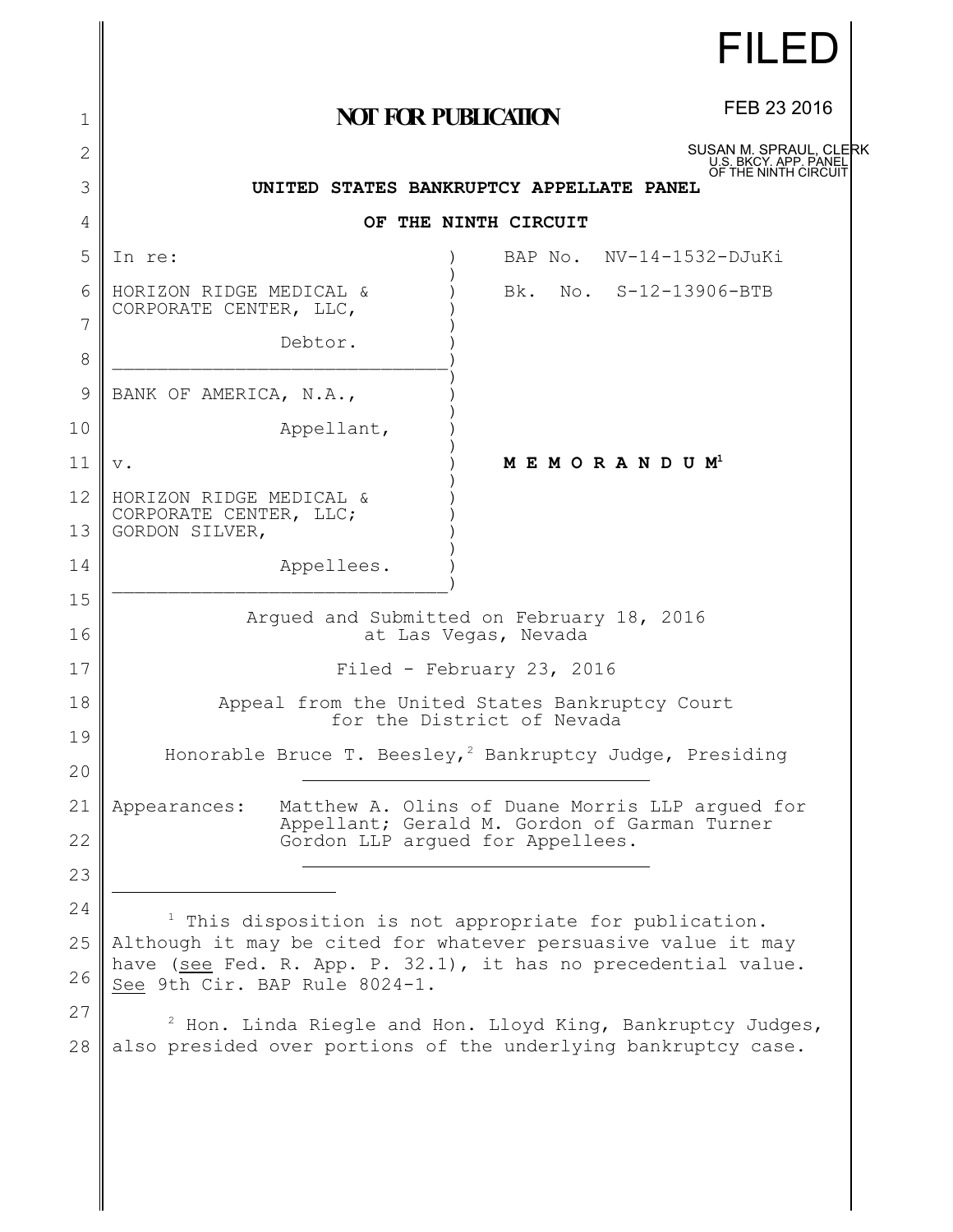1 Before: DUNN, JURY and KIRSCHER, Bankruptcy Judges.

3 4 5 6 7 8 9 10 11 12 This appeal follows a bitter dispute between chapter  $11<sup>3</sup>$ debtor Horizon Ridge Medical & Corporate Center, LLC ("Horizon Ridge"), and its major creditor Bank of America, N.A. (the "Bank"). Horizon Ridge filed its bankruptcy case in an apparent effort to resolve a relatively minor disagreement with the Bank over tenant improvement deposits, but the case quickly spiraled out of control. Counsel for Horizon Ridge allowed the exclusivity period to expire, and the Bank proposed a plan of liquidation. Horizon Ridge engaged Gordon Silver as substitute counsel and countered with a reorganization plan of its own.

13 14 15 16 17 Ultimately, the bankruptcy court confirmed the Bank's plan, which required the Bank to assume the obligation of paying allowed administrative expenses. Gordon Silver applied for and received final approval of its fees and costs in the amount of \$512,741.30. The Bank appeals. We AFFIRM.

18

25

2

### **I. FACTUAL BACKGROUND**

#### 19 **A. Events prior to Gordon Silver's involvement**

20 21 22 23 24 From its inception, the underlying chapter 11 case has been essentially a two-party dispute between Horizon Ridge and the Bank. Horizon Ridge was the owner and operator of the Horizon Ridge Medical & Corporate Center (the "Medical Center") in Henderson, Nevada. Dr. Rick Abelson held a 90% managing

<sup>26</sup> 27 28 <sup>3</sup> Unless otherwise indicated, all chapter and section references are to the Bankruptcy Code, 11 U.S.C. §§ 101-1532. All "Rule" references are to the Federal Rules of Bankruptcy Procedure.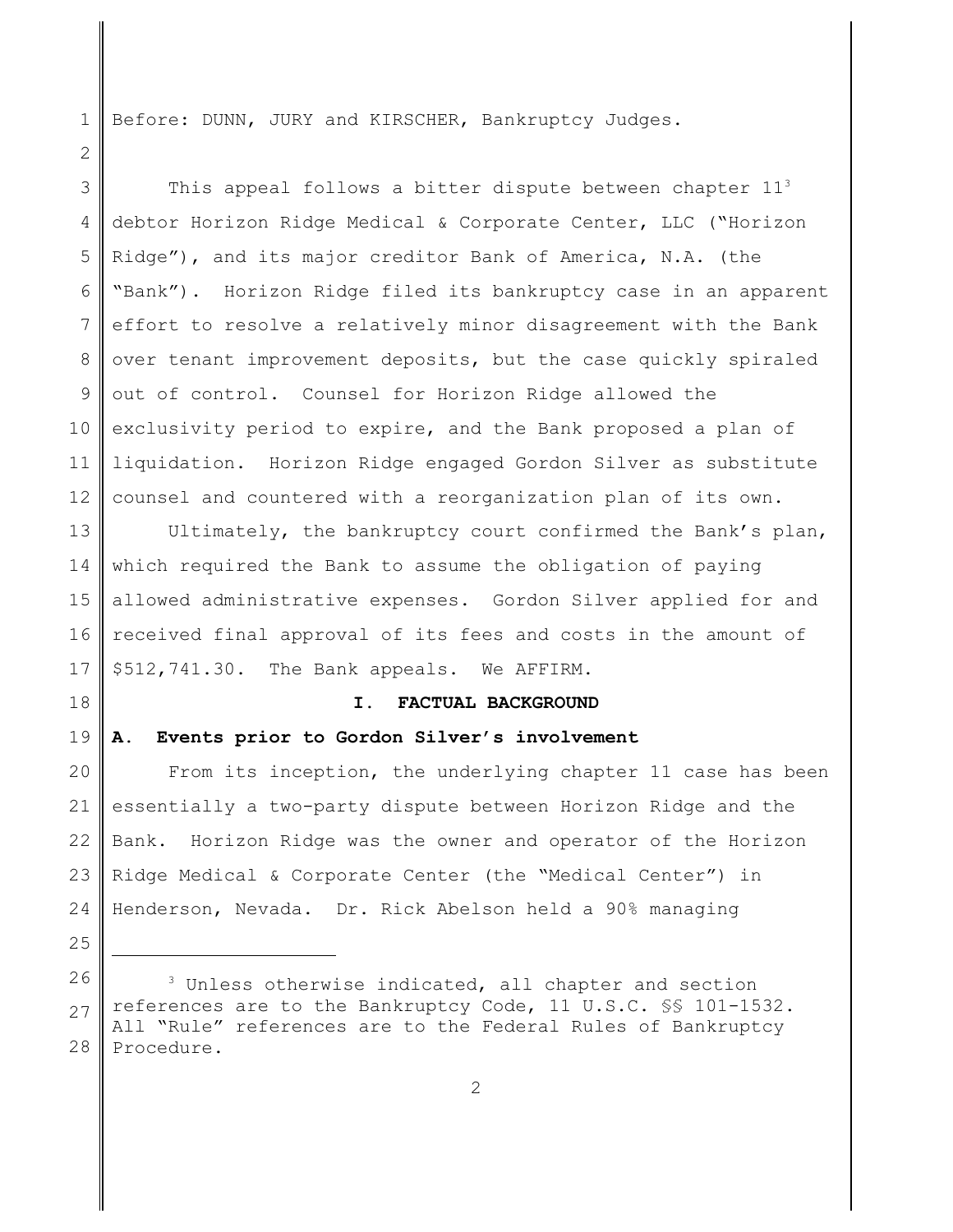1 2 3 4 5 6 7 membership interest in Horizon Ridge, and Chandrakant Patel held the remaining 10% interest. The Medical Center was Horizon Ridge's only substantial asset. In 2012, Horizon Ridge had a total of four creditors: three unsecured creditors, whose claims totaled no more than \$9,000, and the Bank, which held a claim in the amount of approximately \$4 million, secured by a deed of trust on the Medical Center.

8 9 10 11 12 13 14 15 16 17 18 19 20 Apparently, a relatively minor<sup>4</sup> dispute arose between Horizon Ridge and the Bank concerning tenant improvement deposits. Dr. Abelson met with an attorney to discuss Horizon Ridge's options. Horizon Ridge hired the attorney and his firm, and in a move the bankruptcy court later labeled "improvident," the firm filed a chapter 11 petition in behalf of Horizon Ridge. By all accounts, counsel's performance was abysmal. According to Dr. Abelson, the firm misled him as to the progress of the case; failed to discuss with him the significance of the  $\S$  1121(b) exclusivity period or the need to propose a reorganization plan before it expired; sent an inexperienced attorney unfamiliar with the case to appear in court; and refused to return Dr. Abelson's increasingly distressed phone calls.<sup>5</sup>

21 22 23 Meanwhile, after Horizon Ridge's exclusivity period expired with no plan having been proposed, the Bank promptly filed its own chapter 11 plan, proposing to liquidate substantially all of

24

- 25 26 <sup>4</sup> The bankruptcy court noted that the amount in controversy was "less than \$200,000." Gordon Silver represented in its brief on appeal that it was less than \$90,000.
- 28 <sup>5</sup> In the bankruptcy court's more pithy description, the attorneys "didn't have any idea what the devil they were doing."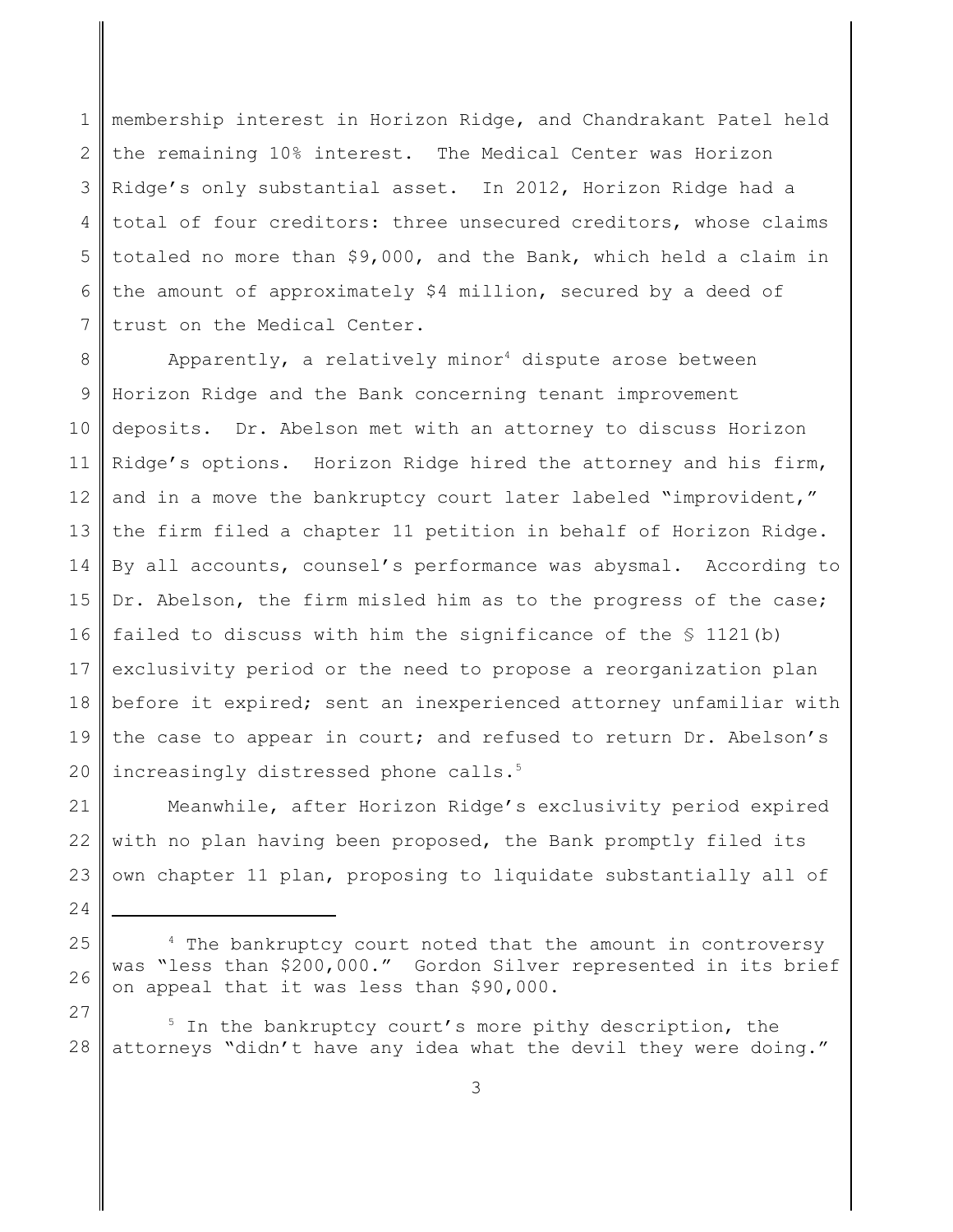1 2 3 4 5 6 7 8 9 10 11 12 13 14 15 Horizon Ridge's assets, consisting primarily of the Medical Center (the "Liquidation Plan"). The Liquidation Plan proposed to sell the Medical Center, with the proceeds to be applied to the Bank's allowed secured claim and any surplus to be distributed to Dr. Abelson and Mr. Patel, whose membership interests in Horizon Ridge would be extinguished. The administrator of the Liquidation Plan would be required to pay all allowed administrative expense claims, as well as all allowed unsecured claims, in full, regardless of the amount generated by the sale of the Medical Center. Together with the Liquidation Plan, the Bank filed a motion requesting entry of an order confirming that no disclosure statement would be required for the Liquidation Plan, as each interested party's acceptance or rejection was implied as a matter of law without the need to vote.<sup>6</sup>

16 17 18 19 20 21 22 23 24 This motion was set for hearing on September 26, 2012, together with the following motions made by Horizon Ridge: (1) a motion to value the Medical Center and "strip" the Bank's lien; (2) a motion to dismiss the case; and (3) an objection to the Bank's secured claim. In the latter two motions, Horizon Ridge argued that the Bank was not the proper party in interest to assert its secured claim. The day before the September 26 hearing, Horizon Ridge filed its own plan of reorganization and

26 27 28  $6$  We exercise our discretion to take judicial notice of documents filed in the Debtor's bankruptcy case. See Fear v. United States Trustee (In re Ruiz), 541 B.R. 892, 894 n.3 (9th Cir. BAP 2015); Atwood v. Chase Manhattan Mortg. Co. (In re Atwood), 293 B.R. 227, 233 n.9 (9th Cir. BAP 2003).

25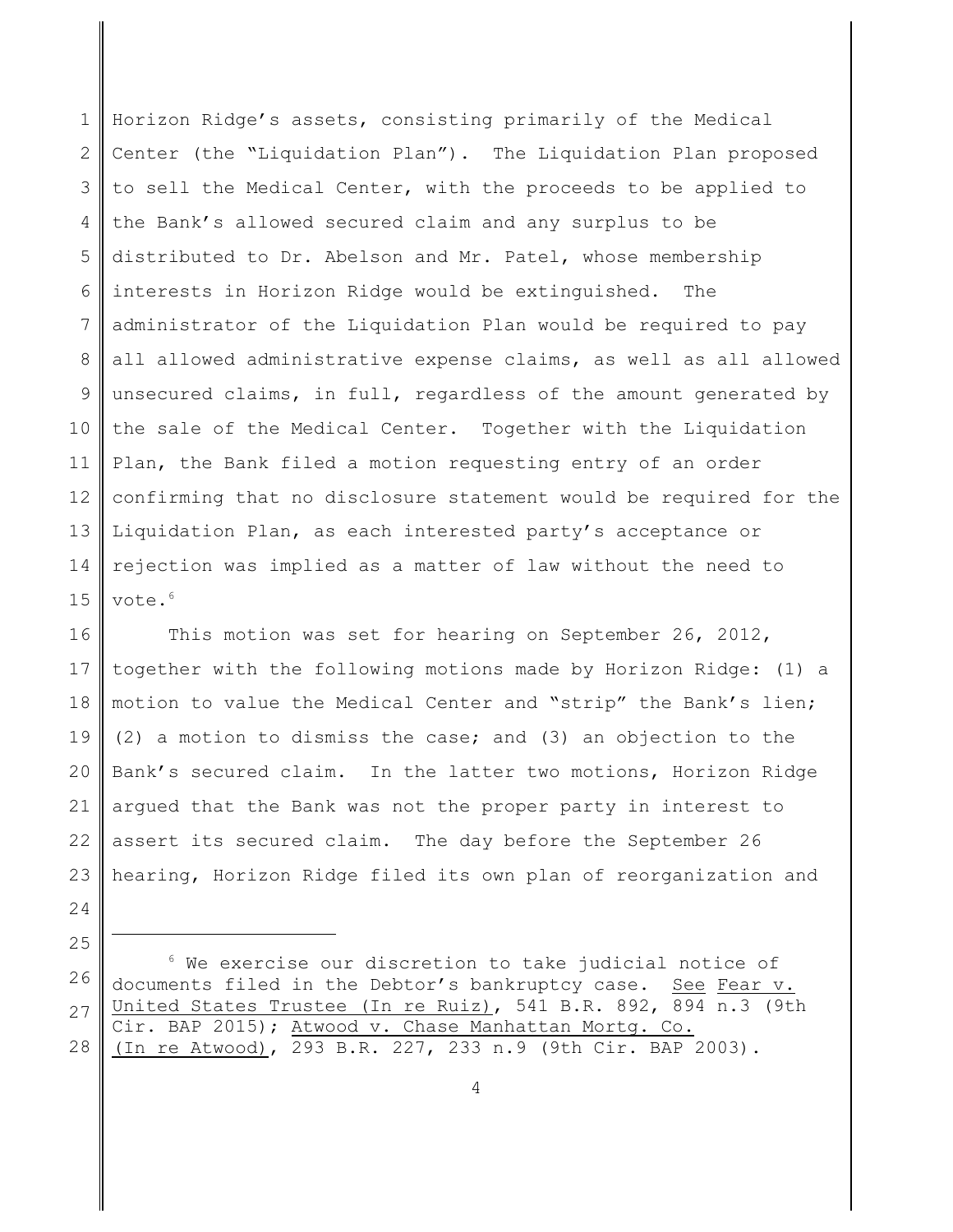1 2 3 4 5 6 7 disclosure statement, both of which were set for hearing on October 31. At the September 26 hearing, the bankruptcy court denied all of Horizon Ridge's motions and granted the Bank's motion. The bankruptcy court also scheduled a confirmation hearing on the Liquidation Plan for November 14, 2012, just two weeks after the scheduled initial hearing on Horizon Ridge's plan and disclosure statement.

#### 8 **B. Events following retention of Gordon Silver**

9 10 11 12 13 14 15 16 17 18 19 20 21 22 23 24 25 Following the September 26 hearing, Dr. Abelson sought substitute counsel for Horizon Ridge to salvage the situation. Ultimately, he selected Gordon Silver, whom he paid a \$40,000 retainer out of his personal bank account. Shortly after being retained, Gordon Silver filed an application to approve its employment, along with an amended plan of reorganization (the "Reorganization Plan") and accompanying disclosure statement. The Reorganization Plan proposed to pay holders of priority claims, in full, no sooner than 90 days after the effective date of the plan. General unsecured creditors would also receive payment in full, but the payments would be distributed in installments over a period of six months. As for the Bank's secured claim, Horizon Ridge proposed to make interest-only payments for three years, followed by four years of principal and interest payments, amortized over a thirty-year period, with a substantial balloon payment coming due at the end of the seventh year.

26 27 28 The Bank objected to Gordon Silver's employment application. It argued that Dr. Abelson's payment of the \$40,000 retainer, together with the provisions of the Reorganization Plan - which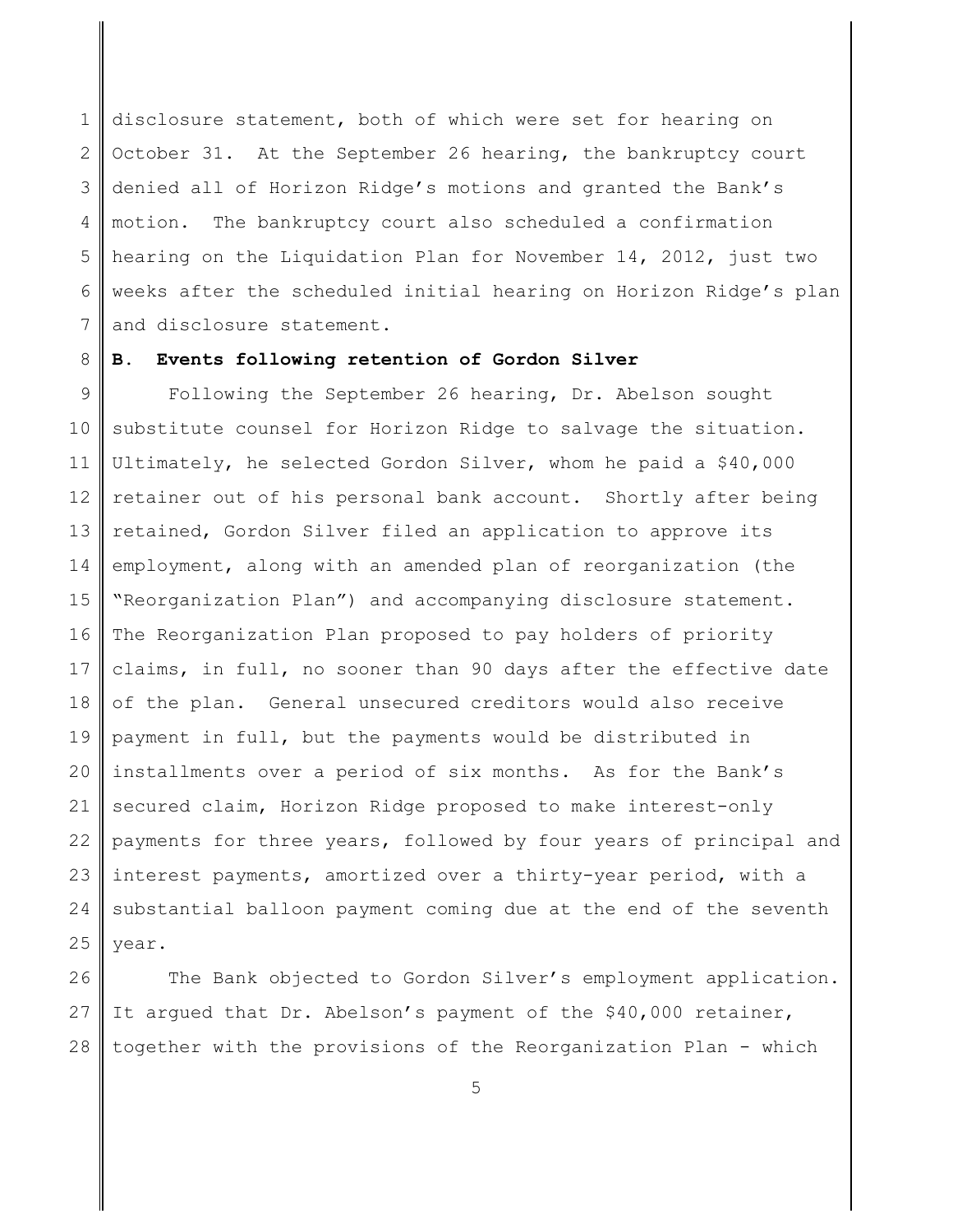1 2 3 4 5 6 7 8 9 10 the Bank viewed as unreasonably indulgent toward equity holders and hostile toward the Bank - demonstrated that Gordon Silver was not disinterested and represented an interest adverse to the estate, namely Dr. Abelson himself. After hearing, the bankruptcy court approved Gordon Silver's employment. To address the Bank's concern about the potentially conflicting interests of the bankruptcy estate and Dr. Abelson, the bankruptcy court ordered Dr. Abelson to retain independent counsel. Dr. Abelson did so, and attorney Dorothy Bunce eventually docketed a notice of appearance on his behalf.

11 12 13 14 15 16 17 Over the Bank's opposition, the bankruptcy court granted conditional approval of Horizon Ridge's disclosure statement and rescheduled the hearing on confirmation of the Liquidation Plan to take place simultaneously with a newly scheduled confirmation hearing for the Reorganization Plan. This hearing was postponed several times over the course of the next year, as the parties litigated a series of related issues, including:

18 19 20 (1) After an evidentiary hearing on valuation of the Medical Center, the bankruptcy court entered an order determining its value to be \$3,975,000.

21 22 23 24 25 26 27 28 (2) After a hearing on Horizon Ridge's objection to the Bank's secured claim, the bankruptcy court disallowed the claim to the extent of an asserted prepayment premium of \$192,176.20. The bankruptcy court further disallowed the portion of the claim asserting postpetition interest in the amount of \$578,036.18 on the grounds that the Bank's claim was undersecured, based on the determined value of the Medical Center. Otherwise, the bankruptcy court allowed the Bank's claim as a secured claim in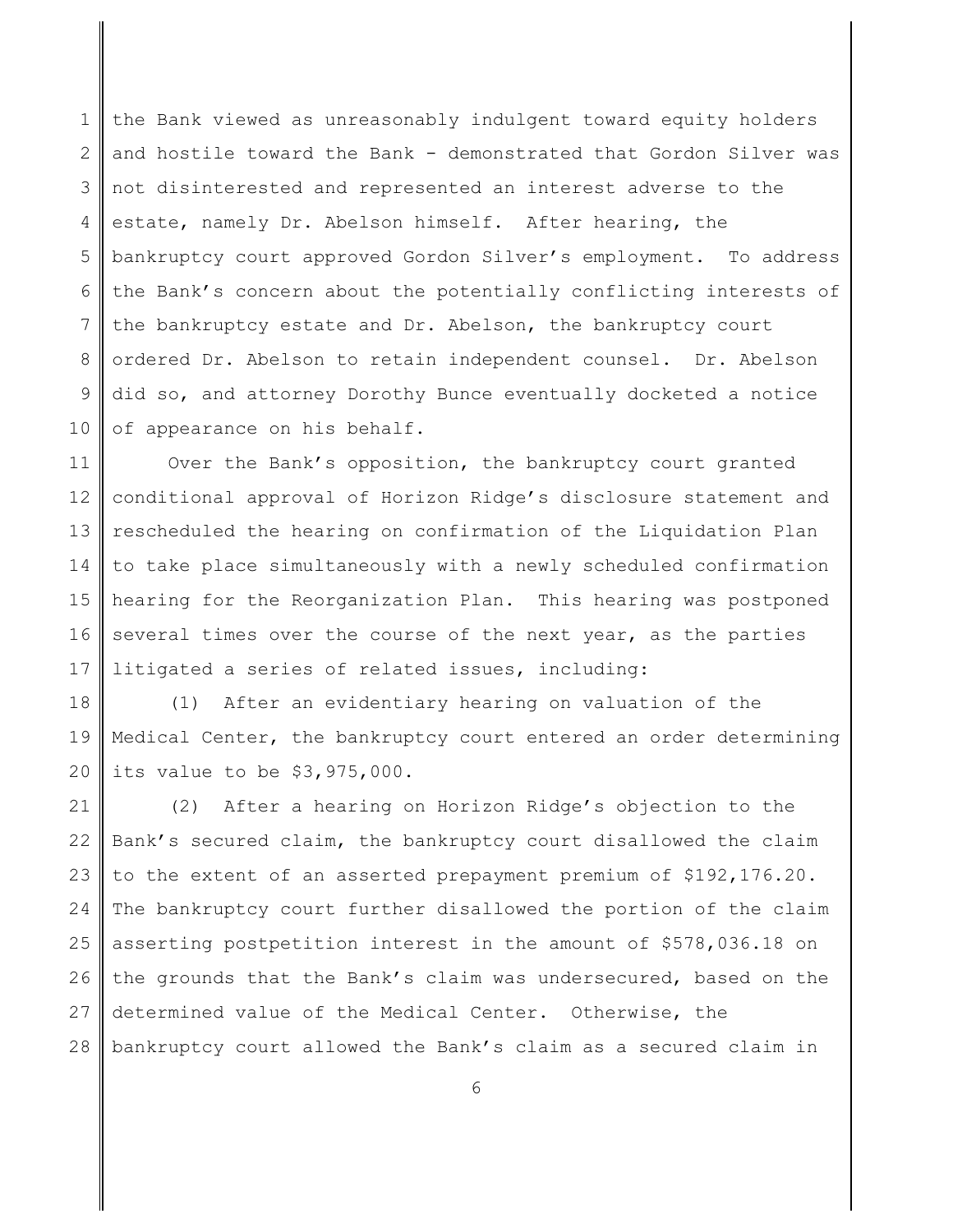1 2 the amount of \$3,975,000 (i.e., the value of the Medical Center) and as an unsecured claim in the amount of \$369,314.52.

3 4 5 6 7 8 9 10 11 12 13 14 15 16 17 18 The day before the final evidentiary hearing concerning confirmation of the competing plans (the "Confirmation Hearing"), Horizon Ridge filed a second amended plan of reorganization (the "Amended Reorganization Plan"). The Amended Reorganization Plan made two significant changes to the original Reorganization Plan. First, it bifurcated the Bank's claim into a secured and an unsecured claim, with the unsecured claim placed in a class by itself, separate from the unsecured claims of other creditors. The Amended Reorganization Plan proposed to pay both of the Bank's claims on the same seven-year timetable as previously proposed. Second, the Amended Reorganization Plan included a guaranty by Dr. Abelson and Mr. Patel of the monthly payments on the Bank's claims during that seven-year period. Guaranty payments were made contingent on a request from Horizon Ridge, and they did not include a guaranty of the final balloon payment as contemplated by the Amended Reorganization Plan.

19 **C. Confirmation**

20 21 22 23 24 The Confirmation Hearing took place on September 16 and 17, 2013. Following argument at a separate hearing, the bankruptcy court entered two orders, one denying confirmation of the Amended Reorganization Plan and a second order confirming the Liquidation Plan.

25

26

### **1. Denial of confirmation of the Amended Reorganization Plan**

27 28 The bankruptcy court's first reason for denying confirmation of the Amended Reorganization Plan was the inadequacy of the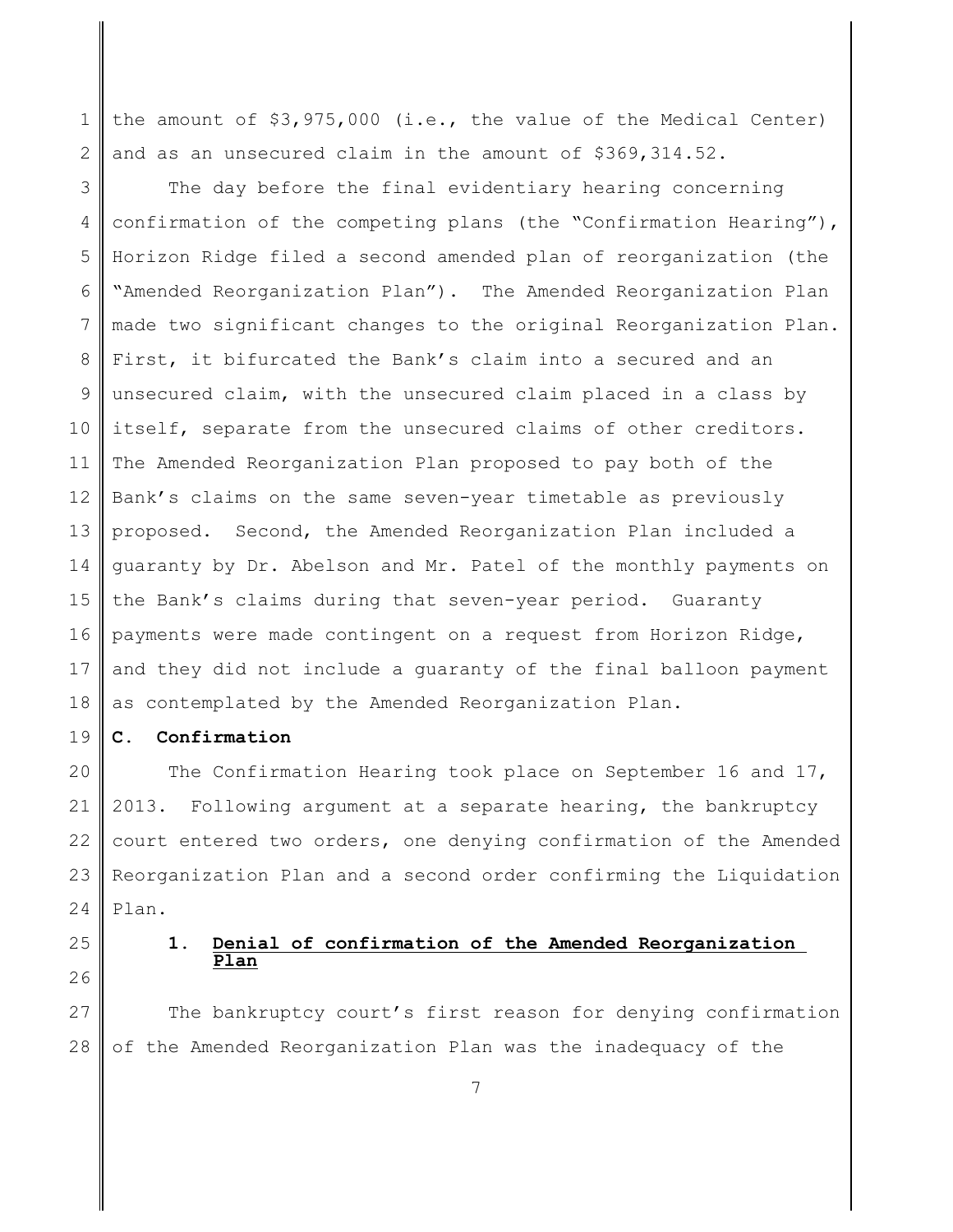1 2 3 4 5 6 7 8 9 10 11 12 13 14 disclosure statement. Because nearly a year had passed between the conditional approval of the disclosure statement and the Confirmation Hearing, the disclosure statement was out of date with respect to its statements regarding the Medical Center's occupancy rate, and it failed to provide accurate information concerning the projected future occupancy rate. For the same reason, the disclosure statement grossly underreported the amount of administrative claims: the disclosure statement stated that administrative claims were \$29,000; by the time of the Confirmation Hearing, the amount had increased to \$350,000. Finally, because the disclosure statement was drafted with the original Reorganization Plan in mind, it did not reveal that, under the Amended Reorganization Plan, the Bank held by far the largest unsecured claim.

15 16 17 18 19 20 21 22 23 24 25 26 27 28 Second, the bankruptcy court found that the Amended Reorganization Plan was not proposed in good faith. The court noted that, prior to the creation under the Amended Reorganization Plan of a separate class for the Bank's unsecured claim, this claim would have had to be classified with the other, much smaller, unsecured claims. In that event, no impaired class of claims would have voted to accept the plan, making confirmation impossible under § 1129(a)(10). The Amended Reorganization Plan was designed to circumvent this problem by segregating the Bank's large unsecured claim into its own class. This allowed the other unsecured creditors - whose claims were impaired only by virtue of the proposed delayed payment - to constitute an accepting impaired class. The bankruptcy court found this "gerrymandering" indicative of bad faith, citing Beal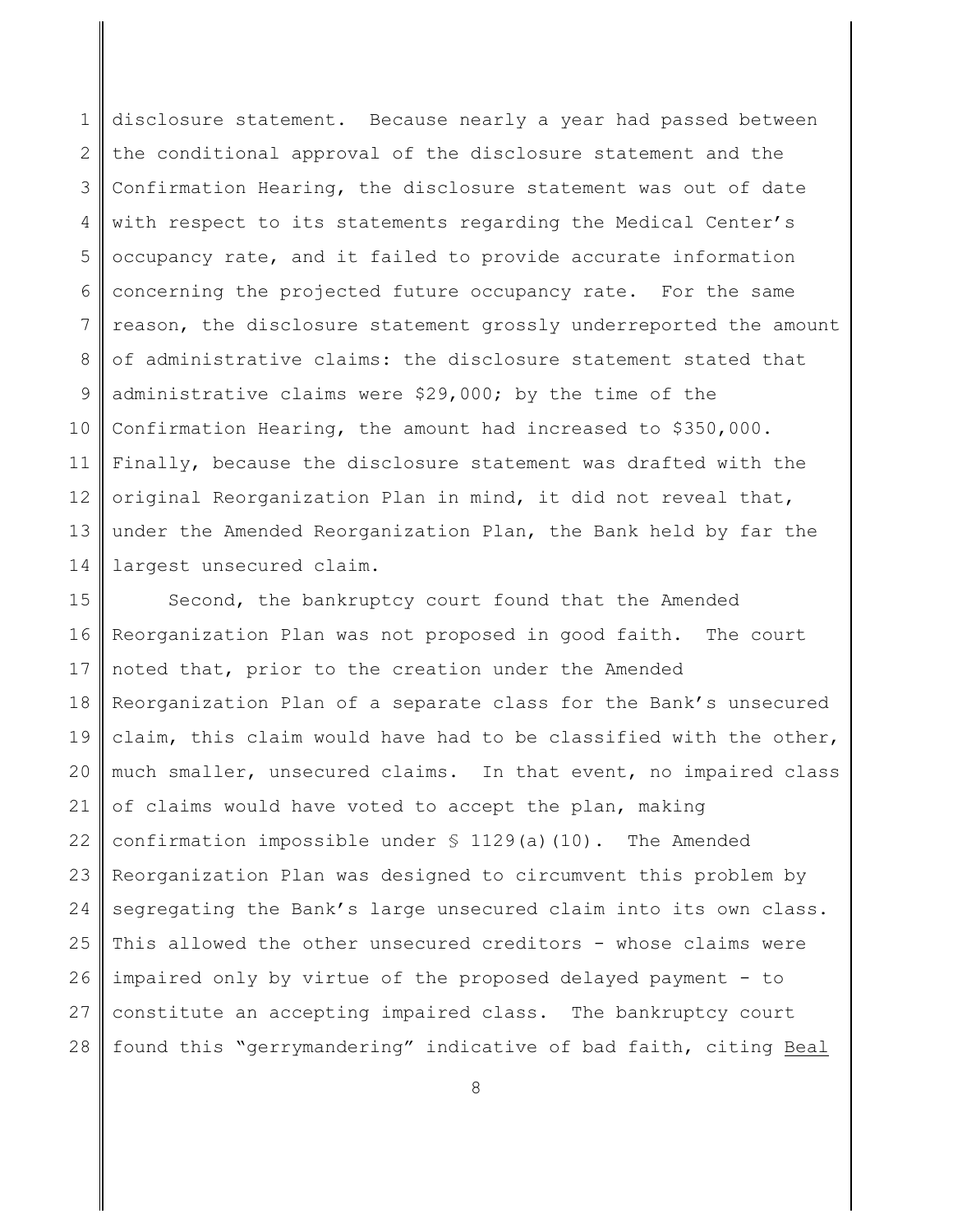1 2 3 4 5 6 7 8 9 10 Bank USA v. Windmill Durango Office, LLC (In re Windmill Durango Office, LLC), 481 B.R. 51, 68 (9th Cir. BAP 2012). See also Village Green I, GP v. Fed. Nat'l Mtg. Ass'n (In re Village Green  $I, GP$ , F.3d , 2016 WL 325163 at \*2 (6th Cir. Jan. 27, 2016) (impairment of minor claims in form of 60-day delay in payment was "an artifice to circumvent the purposes of § 1129(a)(10)" and required denial of confirmation due to bad faith). Also indicative of bad faith, the court found, was the "allocation of substantially all the risk of failure" of the Amended Reorganization Plan to the Bank.

11 12 13 14 15 16 Third, the court found that the Amended Reorganization Plan was not in the best interests of creditors, because it proposed to pay the Bank's secured claim over a seven-year period with 5% interest. The court found that this was less than what the Bank would receive on account of its secured claim in the event of liquidation.

17 18 19 20 21 22 23 24 Fourth, the court found that the Amended Reorganization Plan was not feasible, and that the risk of future liquidation or reorganization was unacceptably high. In particular, the court found it unlikely that Horizon Ridge would be able to make the balloon payment at the end of the seven-year period. Given the "perilous" nature of Horizon Ridge's prospective occupancy rates for the years to come, the court found even the periodic payments during the seven-year period would likely be infeasible.

25 26 27 28 Finally, the bankruptcy court found that the Amended Reorganization Plan was not fair and equitable. The court found that the cash payments to the Bank contemplated by the Amended Reorganization Plan would not equal the present value of the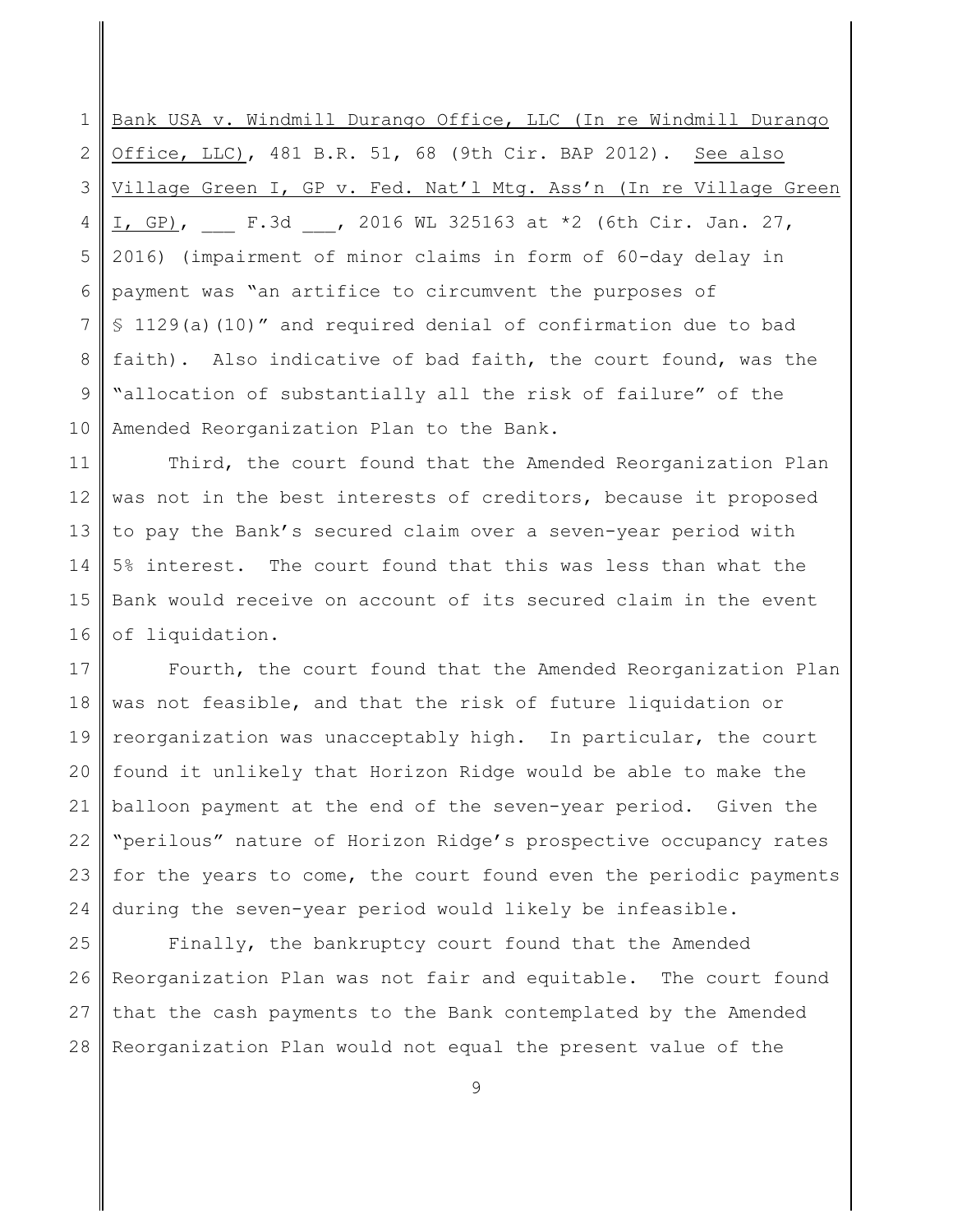1 2 3 4 5 6 7 Medical Center. Moreover, the court found that the Amended Reorganization Plan ran afoul of the absolute priority rule, which precludes equity holders from retaining their equity unless all creditors are paid in full. And since Dr. Abelson and Mr. Patel would provide only a contingent guaranty, the court found this provision insufficient to trigger the new value exception to the absolute priority rule.

8

# **2. Confirmation of the Liquidation Plan**

9 10 11 12 13 14 15 16 17 18 19 20 Although the class of equity holders was deemed to have rejected the Liquidation Plan, the bankruptcy court determined that it could be confirmed under the "cramdown" provision of § 1129(b)(1). The court rejected Horizon Ridge's arguments that the Liquidation Plan was insufficiently specific as to the nature of the proposed liquidation sale, the assets to be sold and the identity of the plan administrator. Horizon Ridge also objected on the ground that the Liquidation Plan failed to provide for assumption or rejection of the leases of the Medical Center's tenants, but the court concluded that this failure was not fatal under applicable law, as the leases would ride through the confirmation process.

21 22 23 24 25 26 27 28 On three points, however, the bankruptcy court made confirmation conditional on amendments to the Liquidation Plan. First, the court required the Bank to amend the plan to provide for payment in full of unsecured claims on the effective date of the plan, rather than the closing date of the proposed liquidation sale. Second, the court required the Bank to remove a paragraph providing for exculpation of the Bank, as such provisions "cannot be permitted to stand" under Ninth Circuit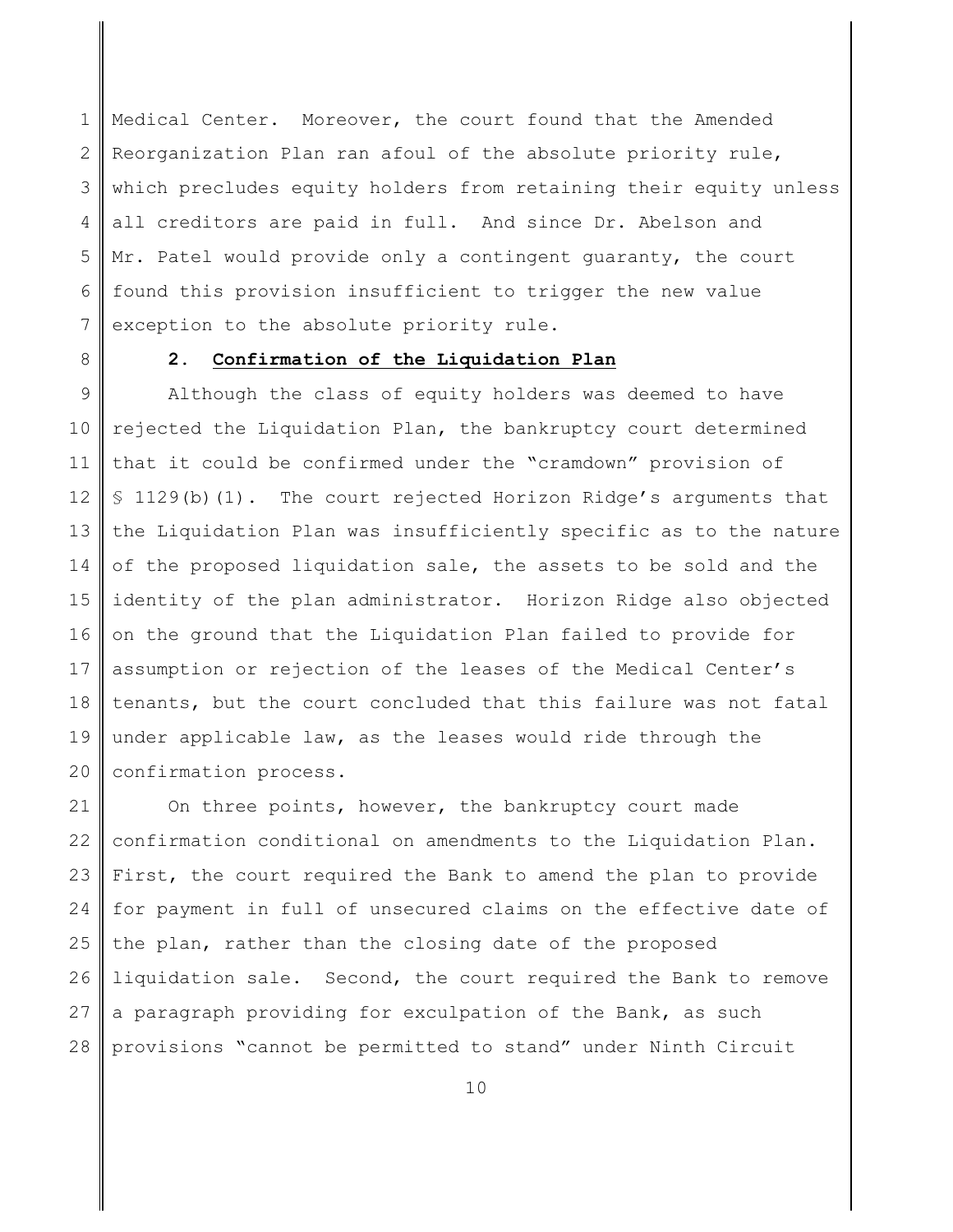1 2 3 4 5 6 7 law. Finally, the court took issue with a provision in the Liquidation Plan that would have permitted the plan administrator to review and approve administrative claims. This "attempt[] to overreach and have [the] Plan Administrator assume the court's duties under the code" would also have to be removed. The Bank complied with the court's requirements by filing an amended Liquidation Plan.

#### 8 **D. Postconfirmation events and Gordon Silver's fees**

9 10 11 12 13 14 15 16 17 18 19 20 After the Liquidation Plan was confirmed, the litigation between the Bank and Horizon Ridge continued. Horizon Ridge opposed the Bank's proposed procedures for conducting the liquidation sale contemplated by the Liquidation Plan. The sale itself apparently was contentious as well, with two entities, including one newly organized by Dr. Abelson, bidding cash against the Bank's escalating credit bids. The Bank's winning credit bid of \$4,420,000 exceeded the previously determined value of Horizon Ridge's assets. Horizon Ridge appealed a total of five orders of the bankruptcy court relating to confirmation and the sale. Though Horizon Ridge sought stays pending appeal, these were denied. The five appeals have been dismissed.

21 22 23 24 25 26 27 28 On July 14, 2014, nearly two years after its employment had been approved, Gordon Silver filed a final application for payment of its fees and expenses ("Fee Application"). The Fee Application sought final approval of payment to Gordon Silver in the total amount of \$512,741.30. The Bank objected to the Fee Application, renewing its argument that Gordon Silver had been working solely for the benefit of Dr. Abelson and Mr. Patel, rather than the estate. The Bank did not object to the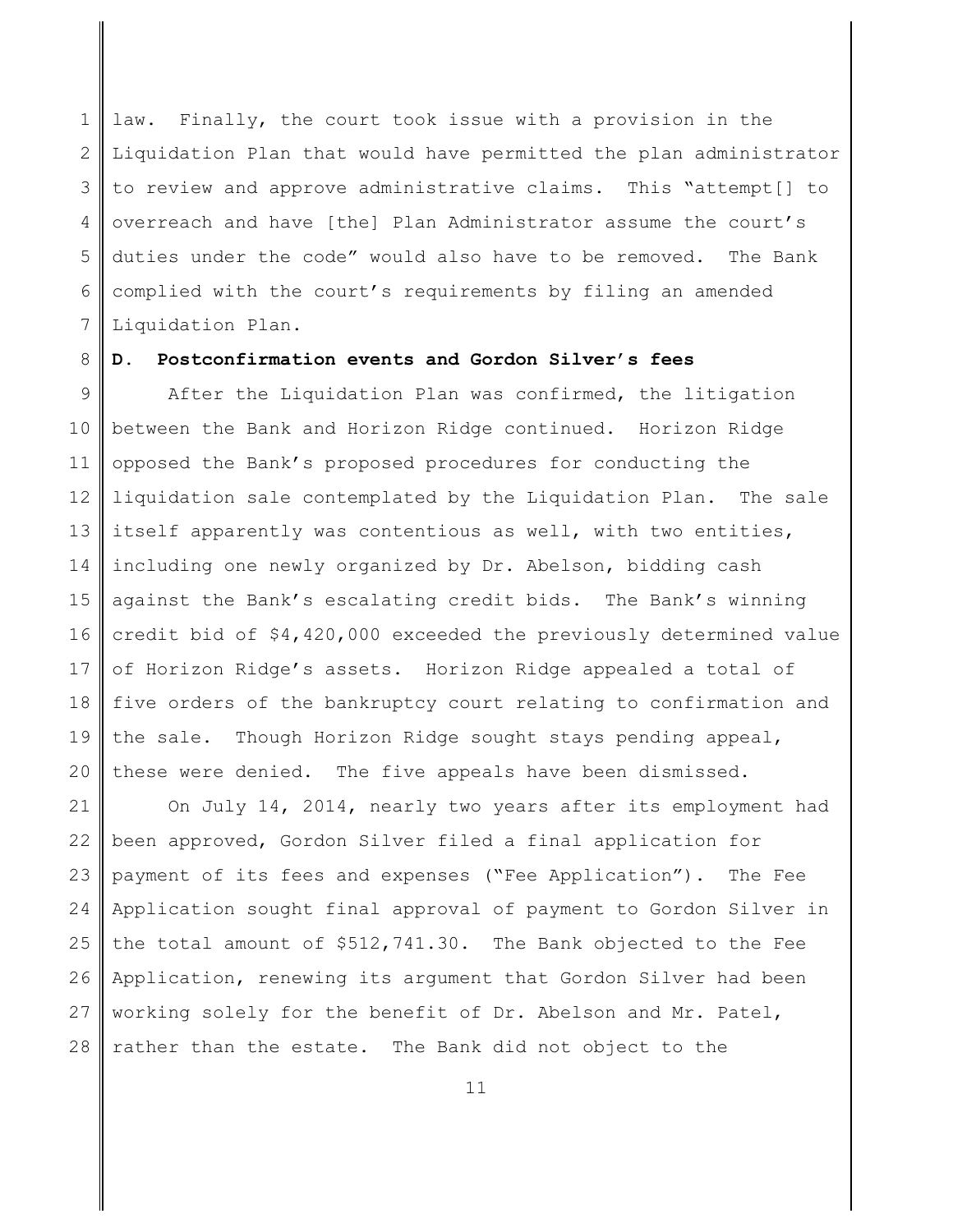1 2 reasonableness of any particular entry in Gordon Silver's billing itemization.

3 4 5 6 7 8 9 10 The bankruptcy court held two hearings on the Fee Application. At the first of these hearings (the "First Fee Hearing"), the court heard argument from Gordon Silver and the Bank's counsel. Gordon Silver argued that the Bank was obligated by its own Liquidation Plan to pay administrative expenses and that Gordon Silver's rates and billing were reasonable. At this point, the bankruptcy court commented that reasonableness of rates was not at issue:

11 12 13 14 THE COURT: Well, I don't think [the Bank's attorney] Mr. Weiss's objection is that your rates were unreasonable. I think Mr. Weiss's objection was that you did a lot of work that benefitted -- potentially benefitted the principal of the debtor as opposed to the debtor itself.

MS. KOZLOWSKI: Fair enough. And really that comes down to the reasonableness, reasonably likely to benefit the estate prong.

17 18 19 20 After argument and colloquy, primarily related to this issue, the bankruptcy court concluded the hearing and scheduled an additional hearing (the "Second Fee Hearing"), at which the court would announce its decision.

21 22 23 At the Second Fee Hearing, the bankruptcy court stated on the record that it would approve Gordon Silver's fees in full. The court elaborated:

24 25 26 27 . . . I think it's unfortunate that we had what started out as an under \$200,000 fight but has led to I think in excess of a million and a half dollars in attorneys' fees. But both parties have to participate in the fight. If the bank pushes back, the debtor gets to push back. . . .

28

. . . .

15

16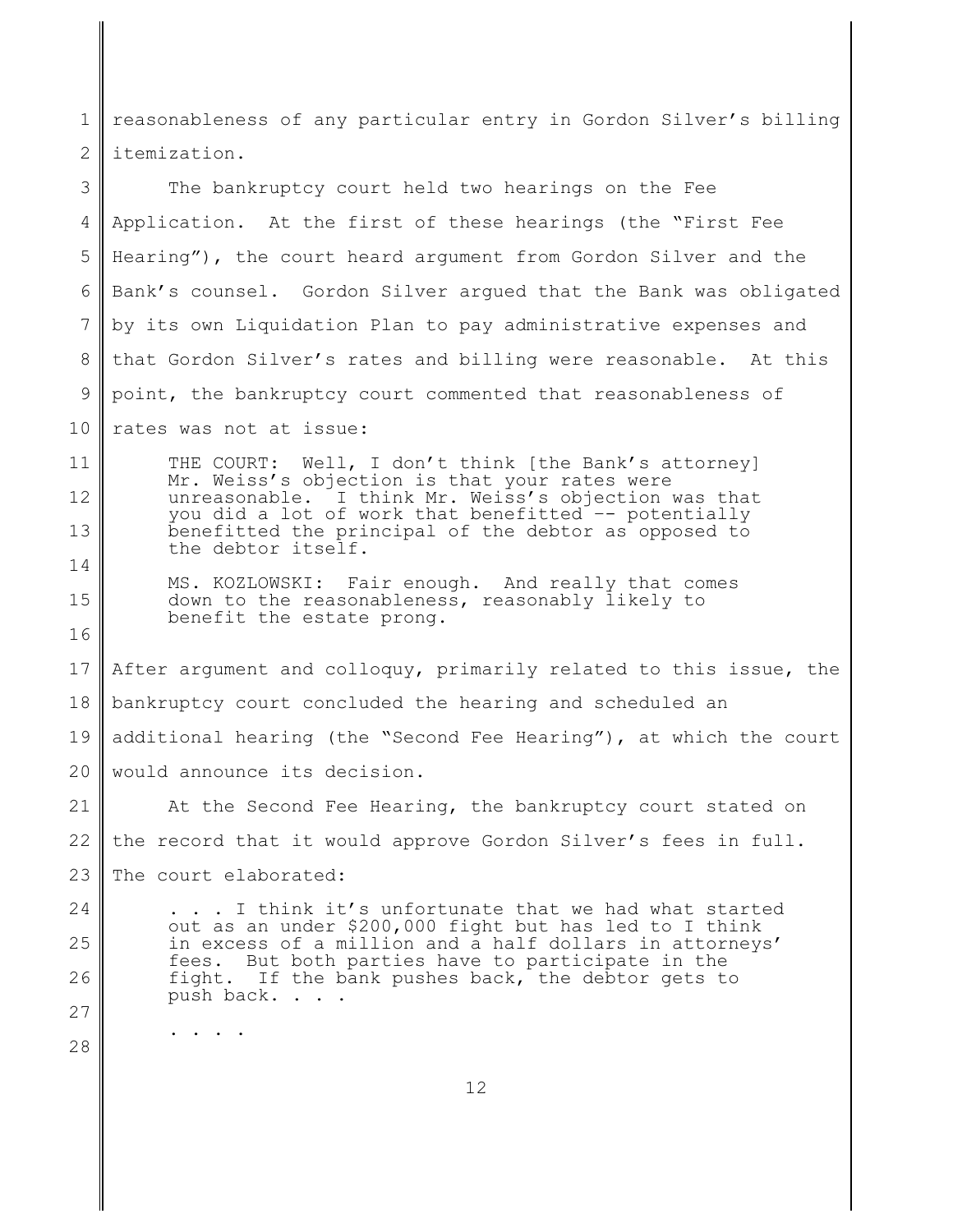1 2 3 4 5 6 7 8 9 10 11 12 13 14 15 16 17 18 19 20 21 22 23 24 25 26 27 28 I was a little surprised . . . [that the Bank] bid actual money for  $-\bar{}$  at the time of the sale and overbid certain other bids, which would have [paid the Bank's allowed claims] in full. But I don't think there is anything wrong with the fees of Gordon Silver. I think the fees –- as I understand it, the fees of the bank are in excess of a million dollars. . . . The work that was done by both sides was good. I think it's unfortunate that the parties were not able to resolve this at some lesser sum. But as I indicated, the debtor is allowed to pursue their positions, the bank is allowed to pursue their positions, and in this case it led to a great deal of money being expended. I am going to approve Gordon Silver's fees in total. The general objection was that they weren't reasonable. I think in the context of the case, they were reasonable. Following the Fee Hearing, the bankruptcy court entered an order granting the Fee Application ("Fee Order"). In the Fee Order, the bankruptcy court noted that it had "considered the oral argument presented [at the First Fee Hearing]" and "stated its findings of fact and conclusions of law on the record at [the Second Fee Hearing]." The court ordered that the Fee Application was approved and that Gordon Silver's fees were incurred for services "necessary and beneficial to the estate." This timely appeal of the Fee Order followed. **II. JURISDICTION** The bankruptcy court had jurisdiction under 28 U.S.C. §§ 1334 and 157(b)(2)(A). We have jurisdiction under 28 U.S.C. § 158. **III. ISSUES** 1. Whether the bankruptcy court identified and applied the correct legal standard to its ruling on the Fee Application. 2. Whether the bankruptcy court's findings of fact in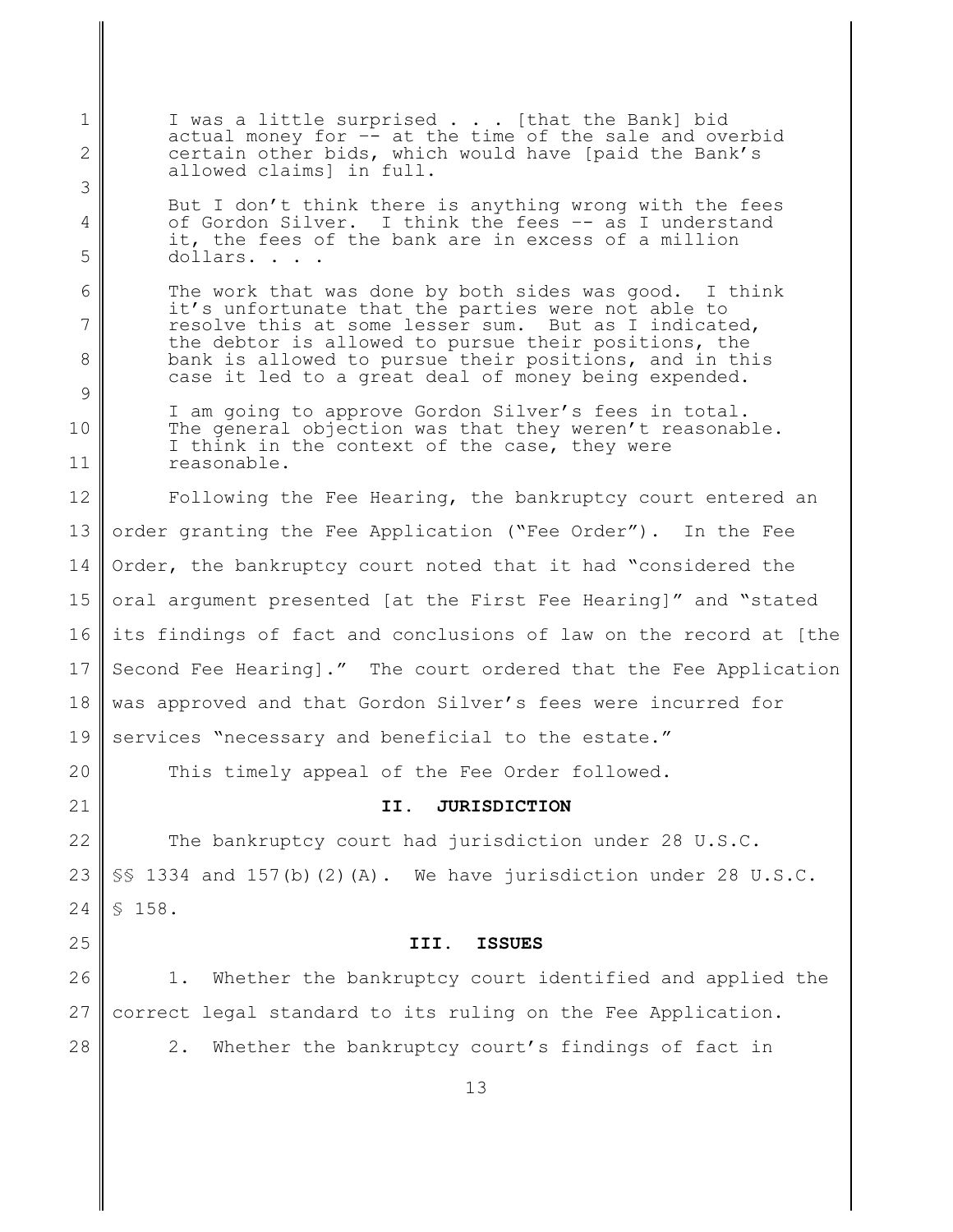1 connection with the Fee Order were clearly erroneous.

## **IV. STANDARDS OF REVIEW**

3 4 5 6 7 8 9 10 11 12 13 14 We review an award of professional compensation for abuse of discretion. Smith v. Edwards & Hale (In re Smith), 317 F.3d 918, 923 (9th Cir. 2002). A bankruptcy court abuses its discretion only if it applies an incorrect legal standard or misapplies the correct legal standard, or if its factual findings are illogical, implausible or unsupported by evidence in the record. TrafficSchool.com, Inc. v. Edriver Inc., 653 F.3d 820, 832 (9th Cir. 2011); United States v. Hinkson, 585 F.3d 1247, 1262 (9th Cir. 2009) (en banc). We may affirm the decision of the bankruptcy court on any basis supported by the record. See ASARCO, LLC v. Union Pac. R.R. Co., 765 F.3d 999, 1004 (9th Cir. 2014); Shanks v. Dressel, 540 F.3d 1082, 1086 (9th Cir. 2008).

15

2

# **V. DISCUSSION**

#### 16 **A. What is the proper legal standard?**

17 18 19 Before we can determine whether the bankruptcy court applied the proper legal standard in evaluating the Fee Application, we must determine what that standard is.

20 21 22 23 24 25 Compensation of professionals is governed by §§ 327 and 330. Section 327 provides for "reasonable compensation for actual, necessary services" and "reimbursement for actual, necessary expenses." Section 330(a)(3), in turn, requires the bankruptcy court to consider "all relevant factors" in determining reasonableness of compensation, including the following:

- 26
- (A) the time spent on such services;
- 27 28
- 
- (B) the rates charged for such services;
	- (C) whether the services were necessary to the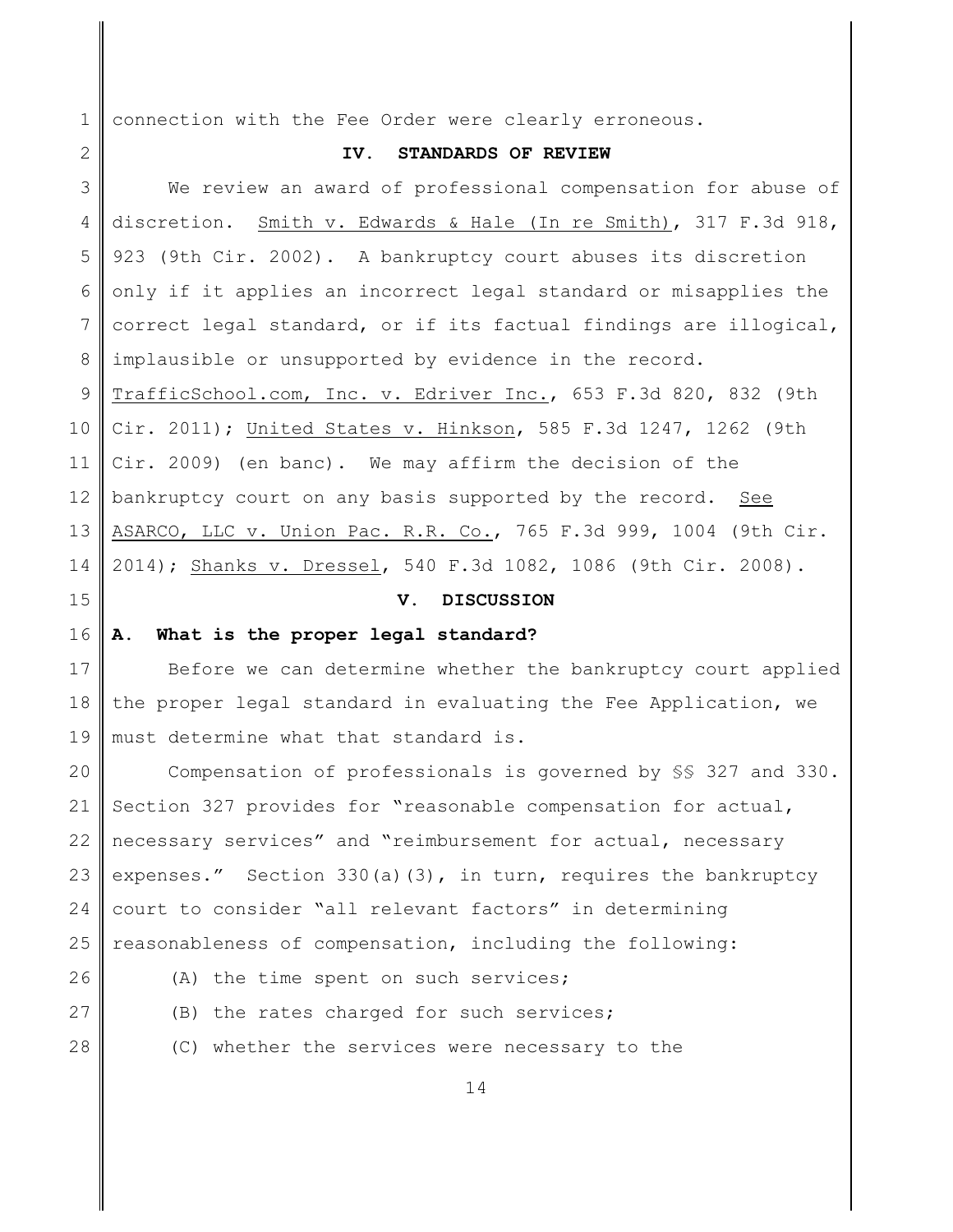1 2 3 4 5 6 7 8 9 10 11 12 13 14 15 16 17 18 19 20 21 22 23 24 25 26 27 28 administration of, or beneficial at the time at which the service was rendered toward the completion of, a case under this title; (D) whether the services were performed within a reasonable amount of time commensurate with the complexity, importance, and nature of the problem, issue, or task addressed; and (E) whether the compensation is reasonable based on the customary compensation charged by comparably skilled practitioners other than in cases under this title. 11 U.S.C.  $\frac{1}{2}$  330(a)(3)(A)-(E). Expressly excluded from compensation are services that are not "reasonably likely to benefit the debtor's estate" or "necessary to the administration of the case."  $11 \text{ U.S.C. }$  \$ 330(a)(4)(A). See also Ferrette & Slater v. United States Trustee (In re Garcia), 335 B.R. 717, 723-24 (9th Cir. BAP 2005). Professional services need not result in an actual material benefit to the estate in order to be compensable. In re Garcia, 335 B.R. at 724. "Instead, a professional need demonstrate only that the services were reasonably likely to benefit the estate at the time rendered." Id. A professional requesting compensation must exercise "reasonable billing judgment" in incurring its fees. Leichty v. United States Trustee (In re Strand), 375 F.3d 854, 860 (9th Cir. 2004) (quoting Roberts, Sheritan & Kotel, P.C. v. Bergen Brunswig Drug Co. (In re MEDNET, MPC Corp.), 251 B.R. 103, 108 (9th Cir. BAP 2000)). Reasonable billing judgment includes consideration of these questions: (a) Is the burden of the probable cost of legal services disproportionately large in relation to the size of the estate and maximum probable recovery? (b) To what extent will the estate suffer if the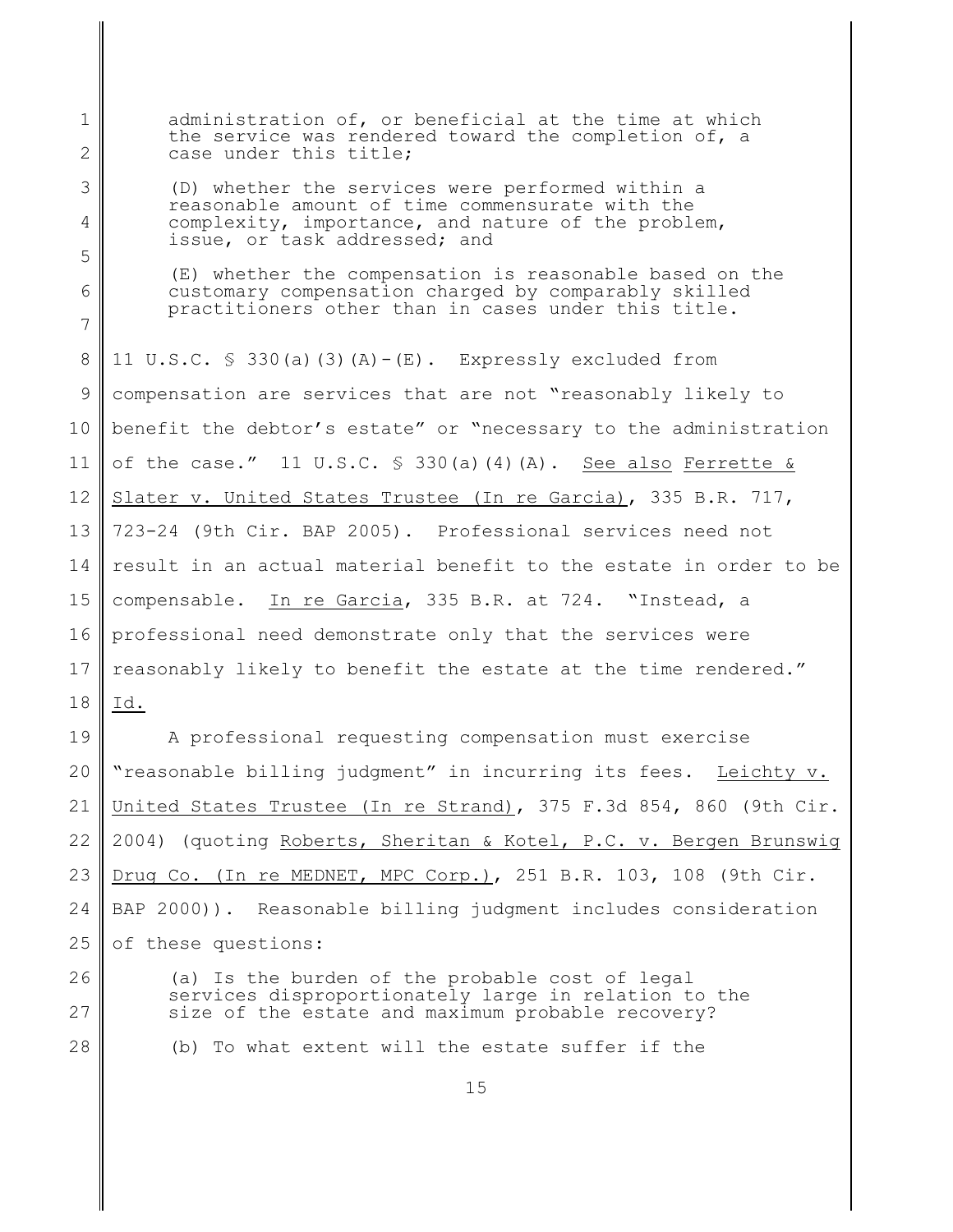1 services are not rendered?

2

3

(c) To what extent may the estate benefit if the services are rendered and what is the likelihood of the disputed issues being resolved successfully?

4 In re Garcia, 335 B.R. at 724; In re MEDNET, 251 B.R. at 108.

5 6 7 8 9 10 11 12 13 14 15 16 17 18 19 20 Some bankruptcy courts have denied compensation to attorneys for chapter 11 debtors based on a finding that the attorneys' services primarily benefitted debtors personally or their principals rather than the estate. See, e.g., In re Love, 163 B.R. 164, 174-76 (Bankr. D. Mont. 1993) (attorney's services benefitting individual chapter 11 debtor, including defense of debtor's family members and insiders in adversary proceedings, were not compensable); In re Grabill Corp., 110 B.R. 356, 359-60 (Bankr. N.D. Ill. 1990) (after appointment of chapter 11 interim trustee, debtor's counsel's efforts to oppose expansion of trustee's powers benefitted only prepetition management and were not compensable); In re Kendavis Inds. Intern., Inc., 91 B.R. 742, 748-51 (Bankr. N.D. Tex. 1988) (compensation reduced for attorneys' services in proposing a plan "inexplicably generous to stockholders" where "substantial documentary evidence" showed that attorneys in fact represented equity holders).

21 22 23 24 25 26 27 28 We agree that debtors' attorneys may not be compensated by the estate for services rendered entirely for the benefit of principals or other non-debtor parties, because such services are not "reasonably likely to benefit the debtor's estate." 11 U.S.C. § 330(a)(4). In exercising "reasonable billing judgment," the first question an attorney must consider is whether "the burden of the probable cost of legal services [is] disproportionately large in relation to the size of the estate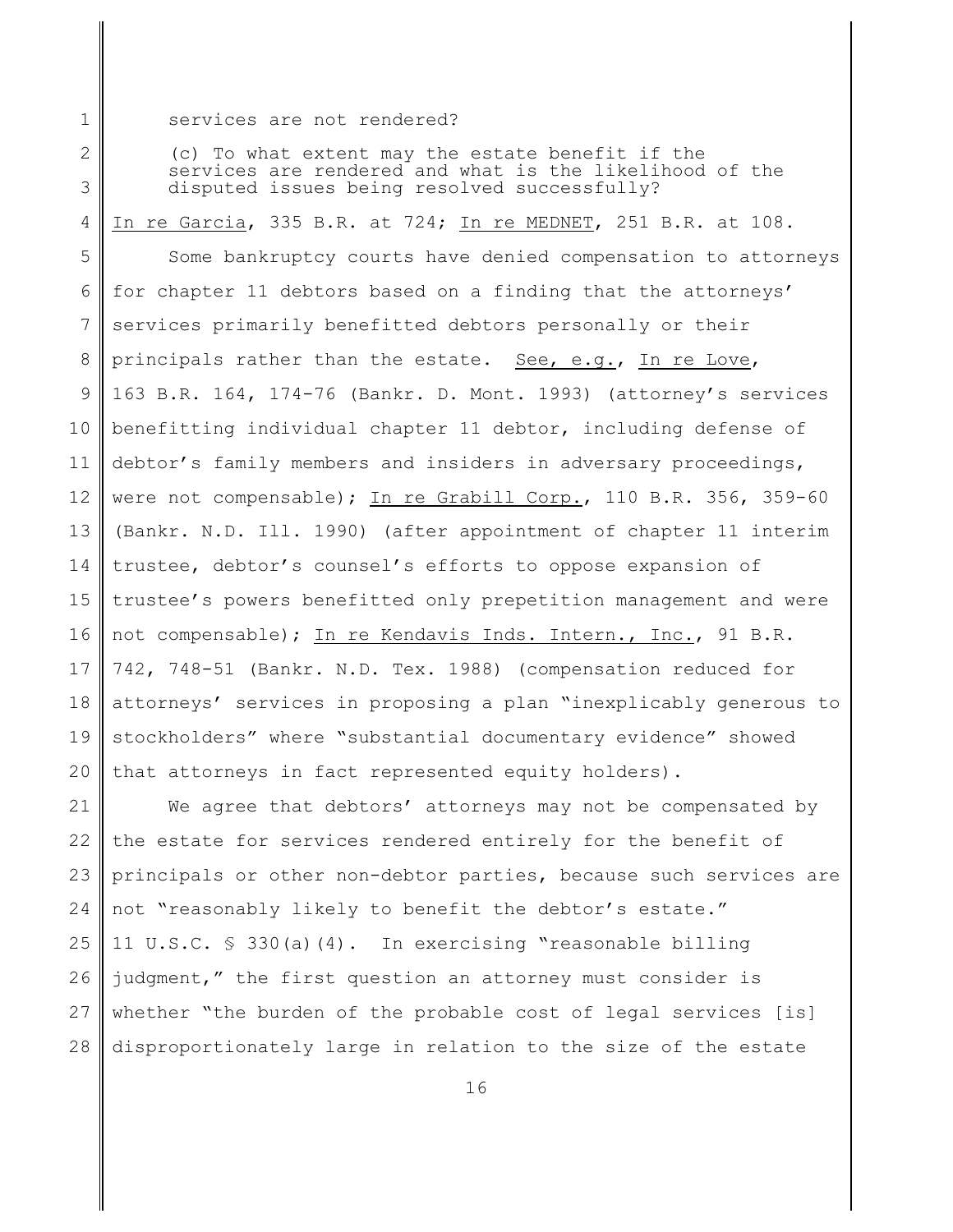1 2 3 4 and maximum probable recovery." In re Garcia, 335 B.R. at 724. Because the attorney is employed by the estate, it necessarily follows that the attorney must consider the "burden" and the "maximum probable recovery" **to the estate**.

5

# **B. Did the bankruptcy court apply the correct standard?**

6 7 8 9 10 11 The Bank argues that the bankruptcy court failed to apply the proper legal standard in its findings and conclusions made in connection with the Fee Order. More specifically, the Bank argues that, although the court stated at the Second Fee Hearing that Gordon Silver's fees were "reasonable," it "did not consider the identity of Gordon Silver's true client."

12 13 14 15 16 17 18 19 20 21 22 23 24 25 26 27 28 Although it is true that the bankruptcy court did not frame its oral findings and conclusions in terms of "the identity of Gordon Silver's true client," a review of the transcript of the First Fee Hearing leaves no doubt that the court "consider[ed]" the issue of whose interests were furthered by Gordon Silver's services. During Gordon Silver's oral argument, the bankruptcy court specifically redirected the discussion to that very issue, which discussion dominated most of the 22-minute hearing. As noted above, the "true client" issue is part of the broader question of whether services are "reasonably likely to benefit the debtor's estate." By making findings and conclusions in Gordon Silver's favor following extensive briefing and oral argument primarily devoted to that issue, the bankruptcy court made it clear that it had considered and rejected the Bank's argument. The bankruptcy court's comments that "if the bank pushes back, **the debtor** gets to push back" and that "**the debtor** is allowed to pursue [its] positions" further demonstrate that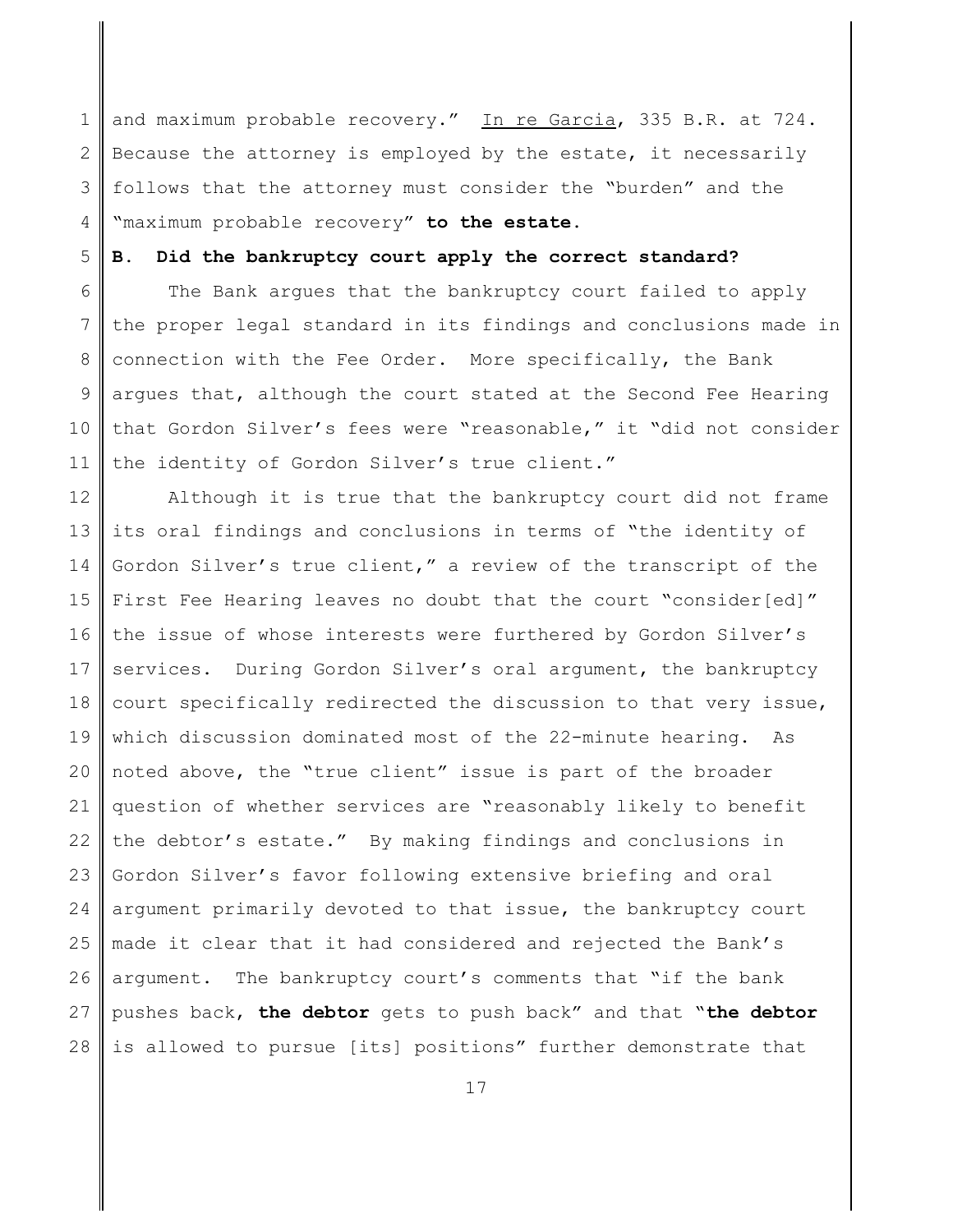1 2 3 the court found Gordon Silver's litigation activities to have been conducted on behalf of the debtor, Horizon Ridge, rather than Dr. Abelson and Mr. Patel.

4 5 6 7 8 9 The language of the Fee Order itself provides additional support for this conclusion. In the Fee Order, the bankruptcy court stated that its decision followed consideration of the oral argument presented at the First Fee Hearing. The Fee Order went on to recite that Gordon Silver's services were "necessary and beneficial to the estate."

10 11 We conclude that the bankruptcy court applied the proper legal standard.

12 **C. Did the bankruptcy court clearly err in its findings?**

13 14 15 16 17 Having concluded that the bankruptcy court applied the correct standard, we must affirm unless we conclude its findings "were illogical, implausible or without support in inferences that may be drawn from facts in the record." Hinkson, 585 F.3d at 1262. On this record, we cannot so conclude.

18 19 20 21 22 23 24 25 26 27 28 The Bank concedes that Gordon Silver's efforts were reasonably likely to benefit the estate from the commencement of its employment to the moment the bankruptcy court determined that the value of the Medical Center was less than the amount of the Bank's allowed claims. After that point, the Bank argues, it was established conclusively that equity holders had no legitimate interest in continuing the fight. Thus, to extend this reasoning, since the unsecured creditors expressed no preference between the Liquidation Plan and the Reorganization Plan, the only interested party left standing was the Bank, whose interests became paramount. By this logic, anything Gordon Silver did that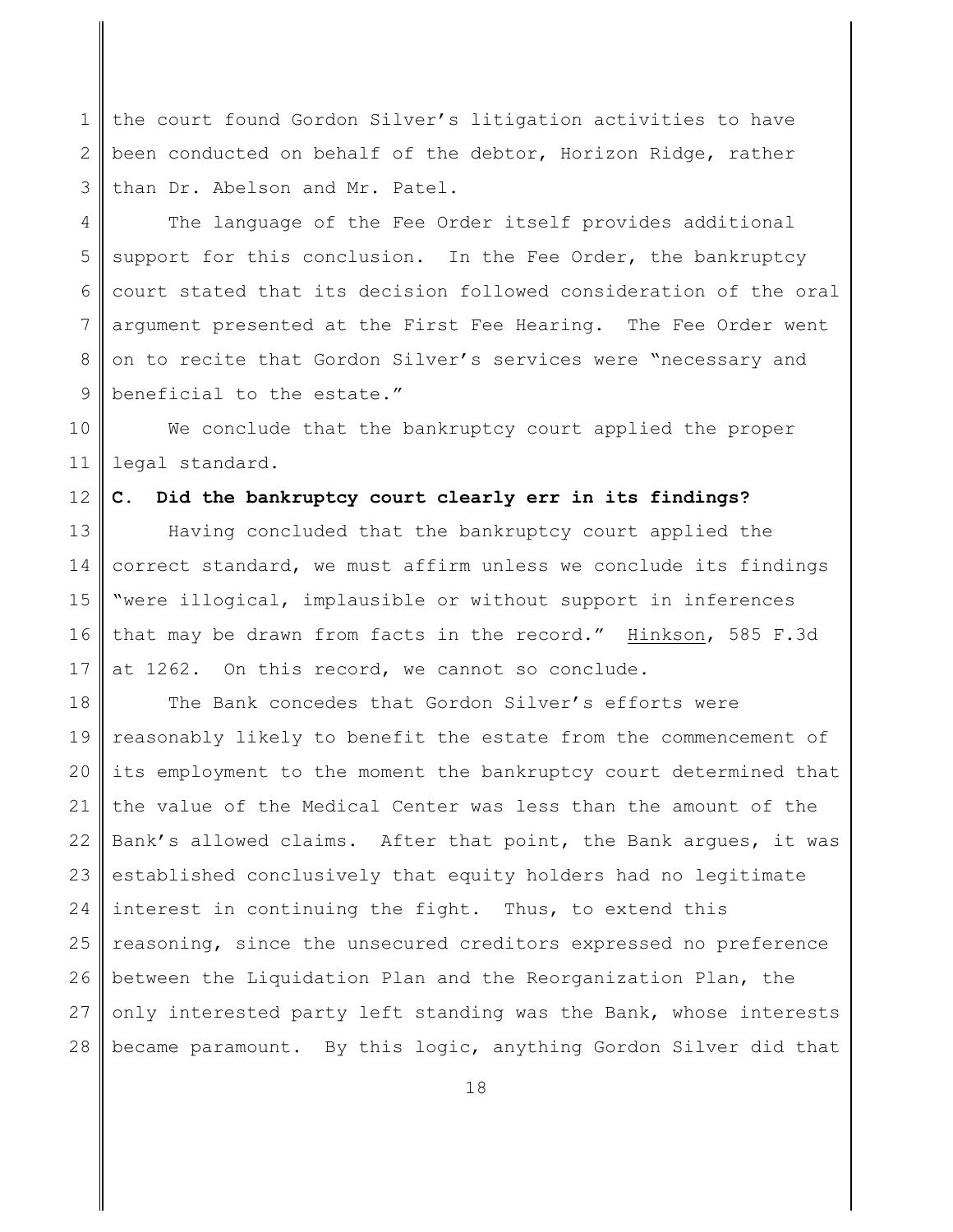1 2 3 was adversarial toward the Bank was necessarily not in the best interests of the estate. The bankruptcy court was not required to accept this narrow definition of the estate's interests.

4 5 6 7 8 9 10 11 12 13 14 15 16 17 18 19 As the bankruptcy court noted at the Second Fee Hearing, both the Bank and Horizon Ridge vigorously pursued their respective litigation positions at enormous expense rather than "resolv[ing] this at some lesser sum." Although the Bank prevailed both at the Confirmation Hearing and in most of the postconfirmation disputes, it does not follow that the bankruptcy court clearly erred in finding that Gordon Silver's fees were reasonable "in the context of the case." Granted, Gordon Silver billed a large proportion of its fees in connection with its efforts to confirm a plan that ultimately was found to be unconfirmable and not proposed in good faith. Nevertheless, nothing in the record compelled the bankruptcy court to find that the project was hopeless or that Gordon Silver's services were not reasonably likely to confer a benefit on the estate, whether in the form of a confirmable plan or a consensual resolution between the Bank and Horizon Ridge.

20 21 22 23 24 25 26 27 28 Indeed, as the bankruptcy court commented at the First Fee Hearing, the sale price of the Medical Center was significantly higher than its value as previously determined by the court. This fact lends support to the proposition that, at the time Gordon Silver rendered its services, it was not unreasonable to expect that Horizon Ridge could propose a confirmable reorganization plan or achieve a consensual resolution. Notwithstanding the fact that these happy outcomes did not occur, there was sufficient evidence in the record before the bankruptcy